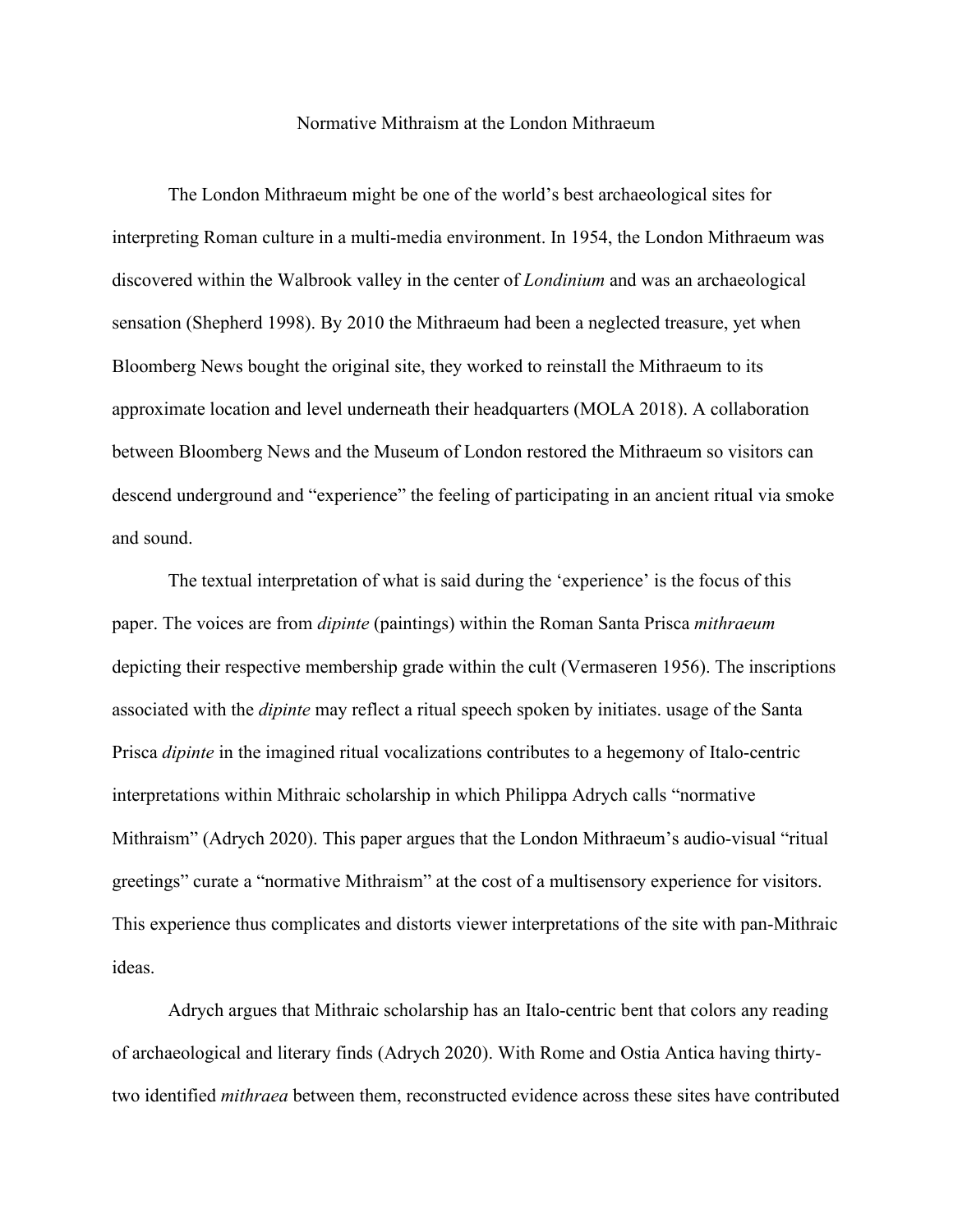to an assumption of ritual, cult, belief, worship, decoration, symbolism, social and spatial organization applying to *mithraea* outside of Italy. The Santa Prisca *dipinte* are unique for providing confirmed textual and pictorial evidence for the grades of Mithraism, a cult with a limited and controversial corpus (Beck 2000).

The excavation of the London Mithraeum did not uncover any pictorial nor textual evidence of the site (Shepherd 1998). As the Santa Prisca *dipinte* do not have a canonical interpretation, they were a blueprint for an imagined script created for the London Mithraeum. The Mithraeum is riding the wave of immersive digital technology communicating the importance of cultural heritage. While the dramatic atmosphere of the *mithraeum* captures your attention, the Mithraeum is perpetuating a norm that has high public impact but does not critically engage with the material it uses from other parts of the Empire.

## Bibliography

- Adrych, Philippa Kate. 2020. "Approaches to the Historiographies and Iconographies of the Roman worship of Mithras." *Oxford University Research Archive* (393296). https://oraox-ac-uk.ezproxy2.library.arizona.edu/objects/uuid:daf0881b-2ca6-478f-9ab7- 7c296835eccf.
- Beck, Roger. 2000. "Ritual, Myth, Doctrine, and Initiation in the Mysteries of Mithras: New Evidence from a Cult Vessel." *The Journal of Roman Studies* 90: 145-180.

MOLA, 2018. *Archaeology at Bloomberg*. London: MOLA.

Shepherd, John. 1998. *The Temple of Mithras, London: Excavations by W.F. Grimes and A. Williams at the Walbrook*. London: English Heritage.